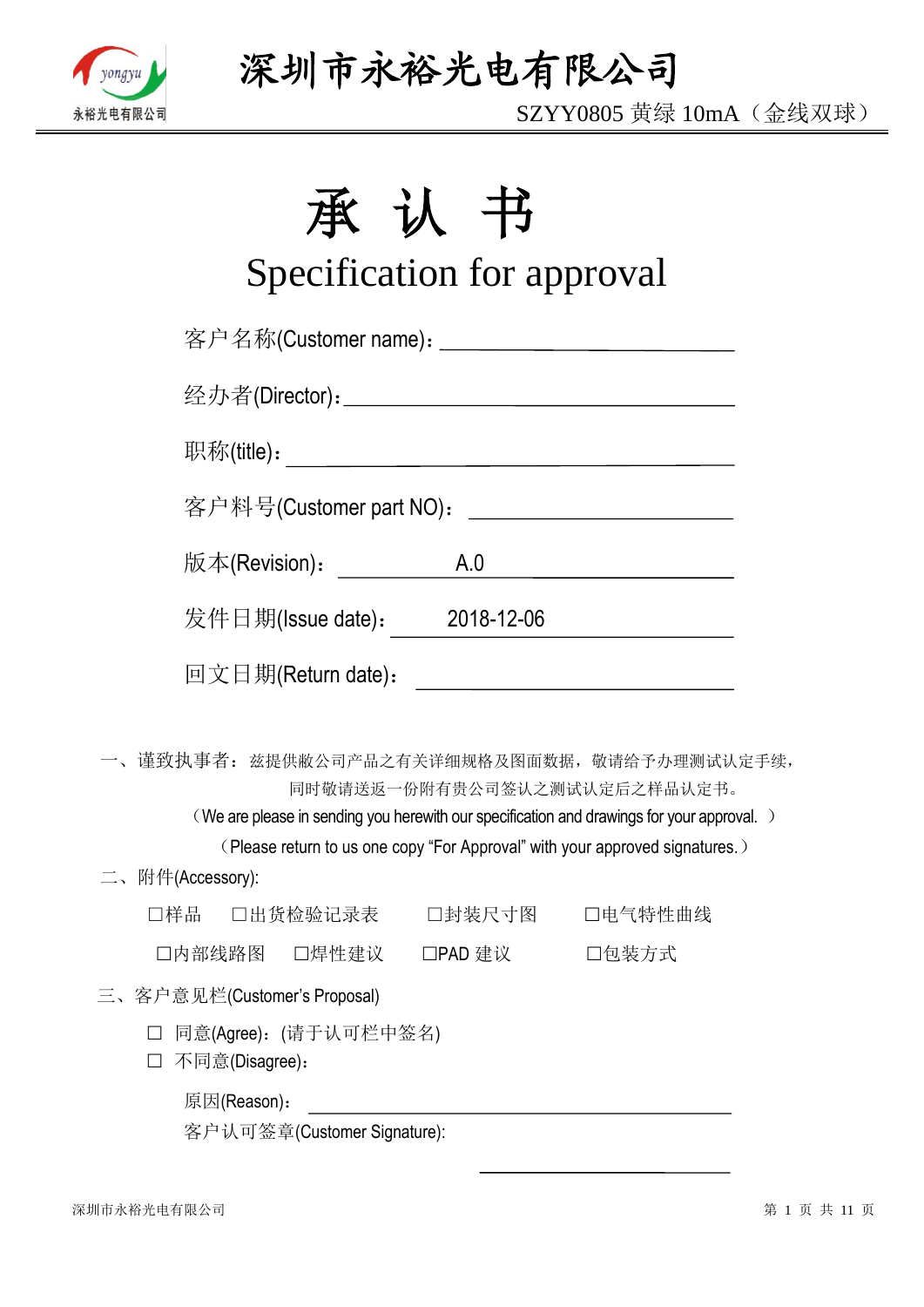

# SZYY0805 黄绿 10mA(金线双球)

## **1.** 产品描述**/ Features**

- 外观尺寸/ Package ( L/W/H ) : 2.0\*1.25\*0.85 mm
- 颜色/ Color: 黄绿光 / Green-yellow light
- 胶体/ Lens: 透明平面胶体/ Transparent planar colloid
- EIA规范标准包装/ EIA STD Package
- **●** 环保产品,符合ROHS要求/Meet ROHS, Green Product
- 适用于自动贴片机/ Compatible With SMT Automatic Equipment
- 适用于红外线回流焊制程/ Compatible With Infrared Reflow Solder Process

#### **2 .** 外形尺寸及建议焊盘尺寸**/ Package Profile & Soldering PAD Suggested**



注/ Notes: 1. 单位 : 毫米(mm)/ All dimensions are in millimeters 2. 公差: 如无特别标注则为±0.1 mm Tolerance is ±0.10 mm unless otherwise noted

#### **3.** 建议焊接温度曲线 **/ Soldering Profile Suggested**

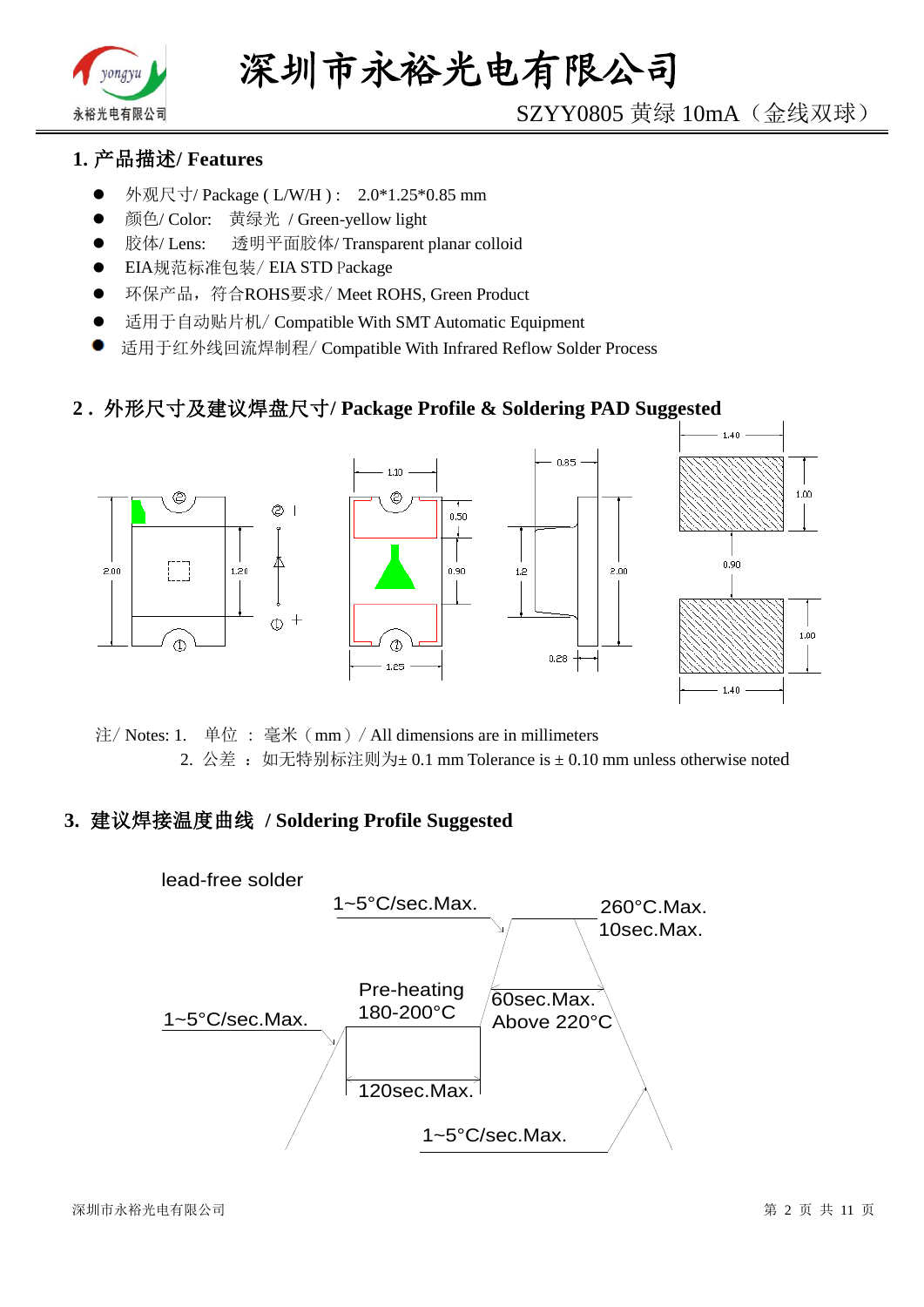

SZYY0805 黄绿 10mA(金线双球)

### **4.** 最大绝对额定值/ **Absolute Maximum Ratings** (**Ta=25**℃)

| 参 数/ Parameter                                     | 符号Symbol    | 最大额定值/Rating                                                             | 单 位/ Unit |  |
|----------------------------------------------------|-------------|--------------------------------------------------------------------------|-----------|--|
| 消耗功率/ Power Dissipation                            | Pd          | 40                                                                       | mW        |  |
| 最大脉冲电流/ Peak Forward Current<br>(1/10占空比, 0.1ms脉宽) | <b>IFP</b>  | 60                                                                       | mA        |  |
| 正向直流工作电流/DC Forward Current                        | IF          | 25                                                                       | mA        |  |
| 反向电压/Backward Voltage                              | <b>VR</b>   | 5                                                                        | V         |  |
| 工作温度范围<br><b>Operating Temperature Range</b>       | Topr        | $-40\degree C$ $\sim +85\degree C$                                       |           |  |
| 存储温度范围<br><b>Storage Temperature Range</b>         | <b>Tstg</b> | $-40\degree C$ $\sim$ $+85\degree C$                                     |           |  |
| 焊接条件<br>Soldering Condition                        | <b>Tsol</b> | 回流焊/ Reflow soldering : 260 °C , 10s<br>手动焊/ Hand soldering : 300 °C, 3s |           |  |
| 抗静电能力<br><b>Electrostatic Discharge</b>            | <b>ESD</b>  |                                                                          | V         |  |

# 5.光电参数/ **Electrical Optical Characteristics** (**Ta=25**℃)

| 参数<br><b>Parameter</b>          | 符号<br><b>Symbol</b> | 最小值<br>Min. | 代表值<br>Typ. | 最大值<br>Max. | 单位<br>Unit | 测试条件<br><b>Test Condition</b> |
|---------------------------------|---------------------|-------------|-------------|-------------|------------|-------------------------------|
| 光强<br>Light Intensity           | IV                  | 24          |             | 70          | mcd        | $IF = 20mA$                   |
| 半光强视角<br>Viewing Angle          | $2\theta$ 1/2       |             | 120         |             | deg        | $IF = 20mA$                   |
| 主波长<br>Dominant Wavelength      | $\lambda$ d         | 568         |             | 574         | nm         | $IF = 20mA$                   |
| 峰值波长<br>Peak Wavelength         | $\lambda p$         | 570         |             | 576         | nm         | $IF = 20mA$                   |
| 正向电压<br><b>Forward Voltage</b>  | <b>VF</b>           | 1.8         |             | 2.4         | V          | $IF = 10mA$                   |
| 反向电压<br><b>Backward Voltage</b> | IR                  |             |             | 5           | $\mu A$    | $VR = 5V$                     |
| 半波宽<br>Spectral Line Half-Width | $\Delta\lambda$     |             | 20          |             | nm         | $IF = 20mA$                   |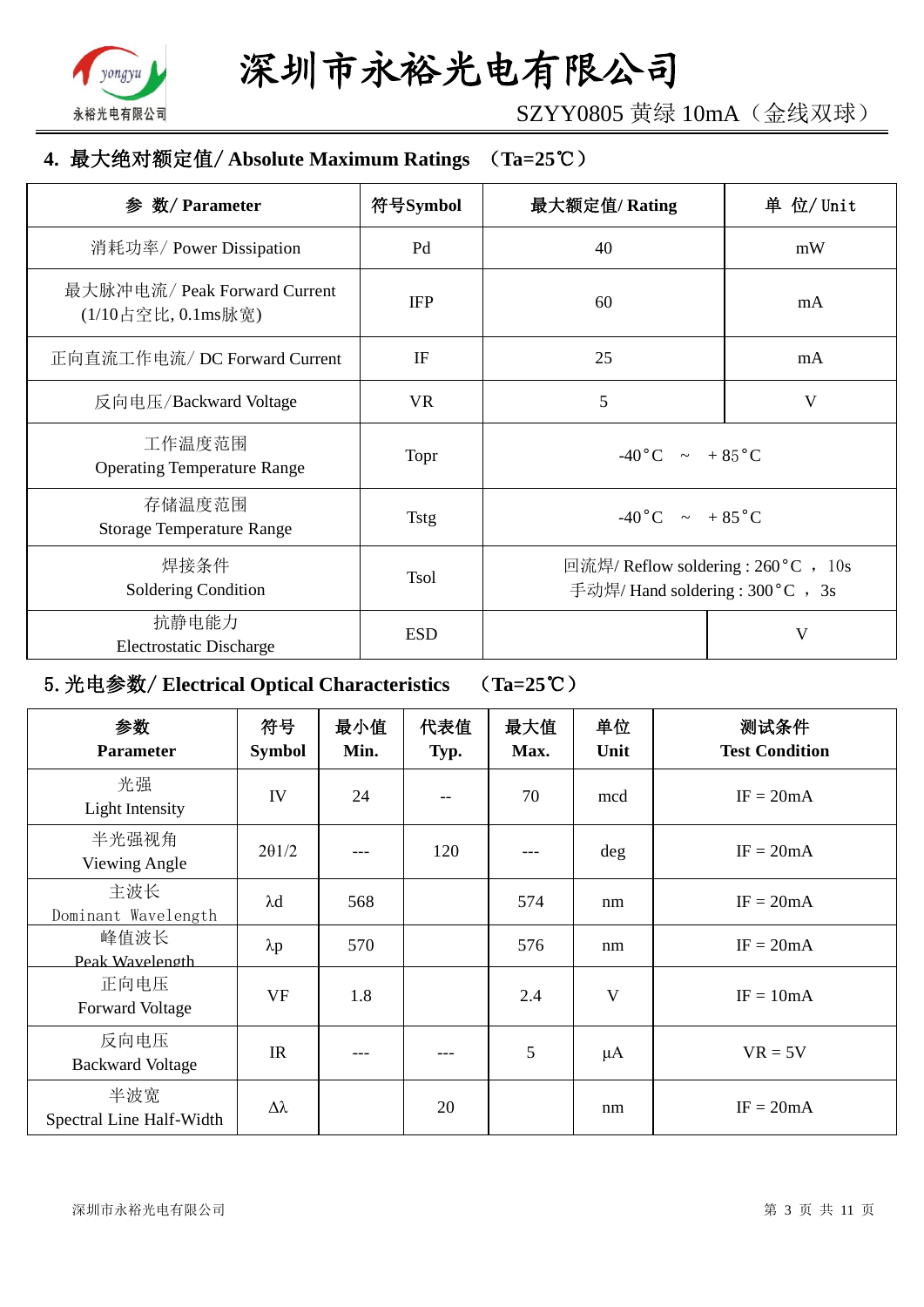

# **6.** 光电参数分 **BIN** 规格**/Photoelectric parameters are divided into BIN sprcifications**

#### 6.1.亮度分 **BIN** 规格**/Bin Range of Luminous Intensity**

| <b>Bin</b>      | Min | <b>Max</b> | Unit | <b>Condition</b> |
|-----------------|-----|------------|------|------------------|
| P <sub>12</sub> | 24  | 28         |      |                  |
| P13             | 28  | 34         |      |                  |
| P <sub>14</sub> | 34  | 40         |      |                  |
| P <sub>15</sub> | 40  | 48         | mcd  | IF $=20mA$       |
| P16             | 48  | 58         |      |                  |
| P17             | 58  | 70         |      |                  |

Notes: Tolerance of Luminous Intensity:  $\pm 10\%$ 

#### 6.2.电压分 **BIN** 规格**/ Bin Range of Forward Voltgae**

| <b>Bin</b> | Min | <b>Max</b> | Unit | <b>Condition</b> |
|------------|-----|------------|------|------------------|
| <b>VE</b>  | 1.8 | 1.9        |      |                  |
| VF         | 1.9 | 2.0        |      |                  |
| VG         | 2.0 | 2.1        | ۲.   | $IF = 20mA$      |
| VH         | 2.1 | 2.2        |      |                  |
| VI         | 2.2 | 2.3        |      |                  |
| VJ         | 2.3 | 2.4        |      |                  |

Notes: Tolerance of Forward Voltage: ±0.05V

#### 6.3.波长分 **BIN** 规格**/ Bin Range of Wavelength**

| <b>Bin</b>  | Min | <b>Max</b> | Unit | <b>Condition</b> |  |  |
|-------------|-----|------------|------|------------------|--|--|
| YG9         | 568 | 569        |      |                  |  |  |
| <b>YG10</b> | 569 | 570        |      | $IF = 20mA$      |  |  |
| <b>YG11</b> | 570 | 571        | nm   |                  |  |  |
| <b>YG12</b> | 571 | 572        |      |                  |  |  |
| <b>YG13</b> | 572 | 573        |      |                  |  |  |
| <b>YG14</b> | 573 | 574        |      |                  |  |  |

Notes: Tolerance of Wavelength: ±0.5nm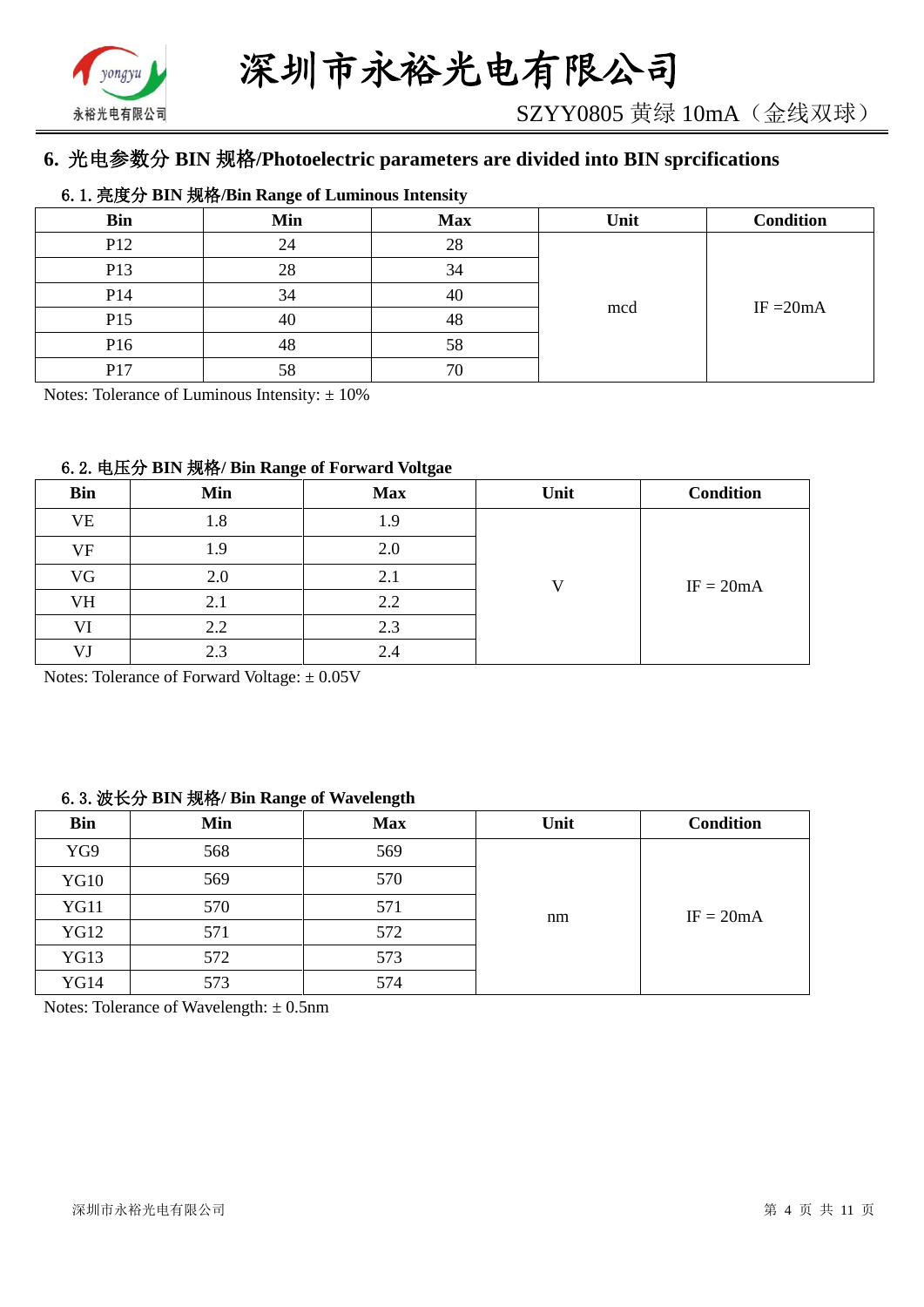

# 7.光电参数代表值特征曲线/ **Typical Electrical-Optical Characteristics Curves**





相对光强与环境温度特性曲线 Relative Intensity VS. Ambient Temperature (Ta=25°C)



相对光强与电流特性曲线 Relative Intensity VS. Forward Current (Ta=25°C)





最大正向电流与环境温度特性曲线

辐射特性曲线 Diagram characteristics of radiation  $40$  $\mathsf{a}$  $10'$  $\overline{a}$ 

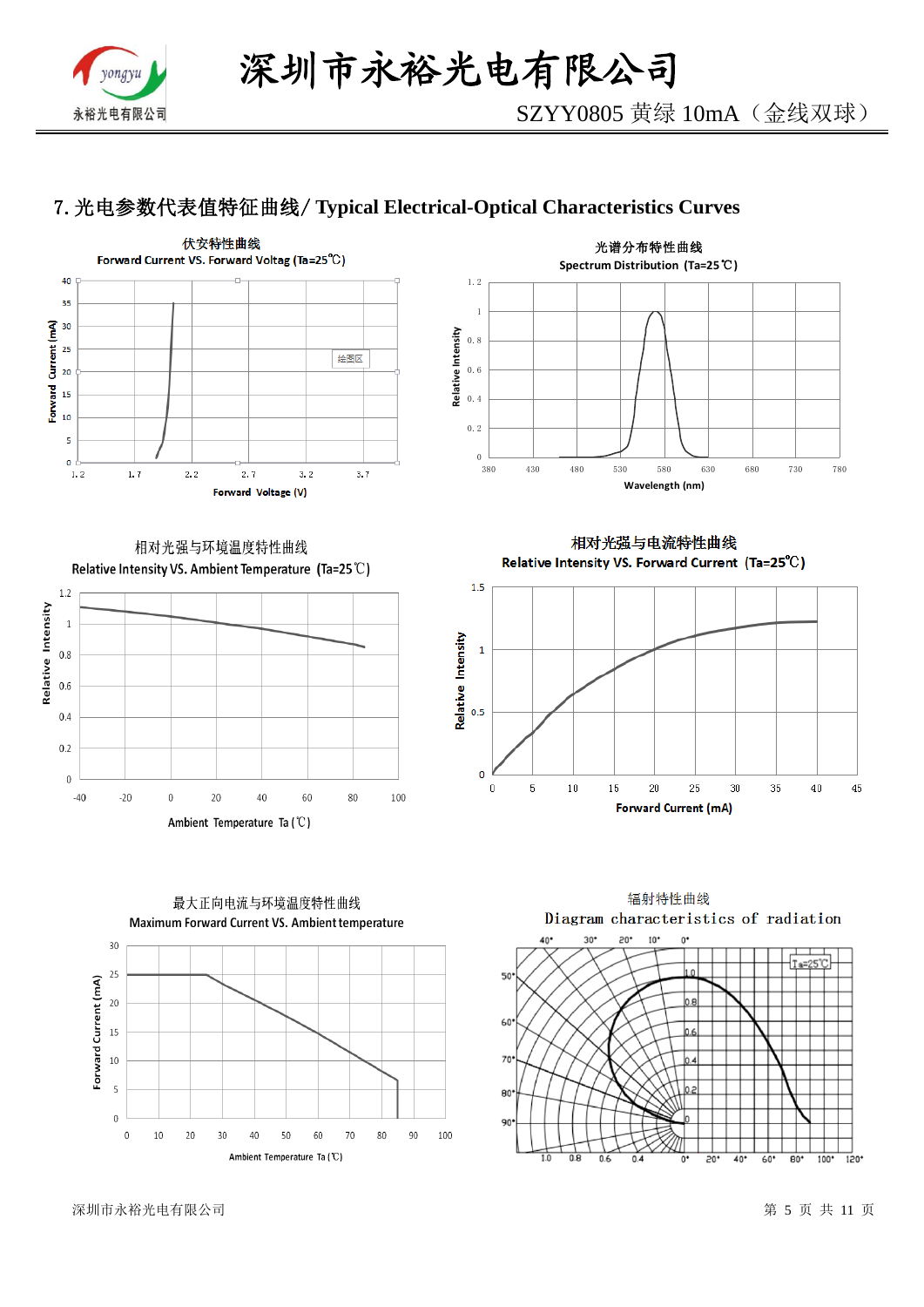

SZYY0805 黄绿 10mA(金线双球)

# 8.包装载带与圆盘尺寸/ **Reel And Tape Dimensions**



注/ Notes: 1. 尺寸单位为毫米(mm)/ All dimensions are in millimeters. 2. 尺寸公差是±0.1mm/ Tolerance is ± 0.1 mm unless otherwise noted.

#### **9.**标签及标识**/ Label Explanation**:



 深圳市永裕光电有限公司 第 6 页 共 11 页 The label Anti-static, moisture-proof aluminum foil bag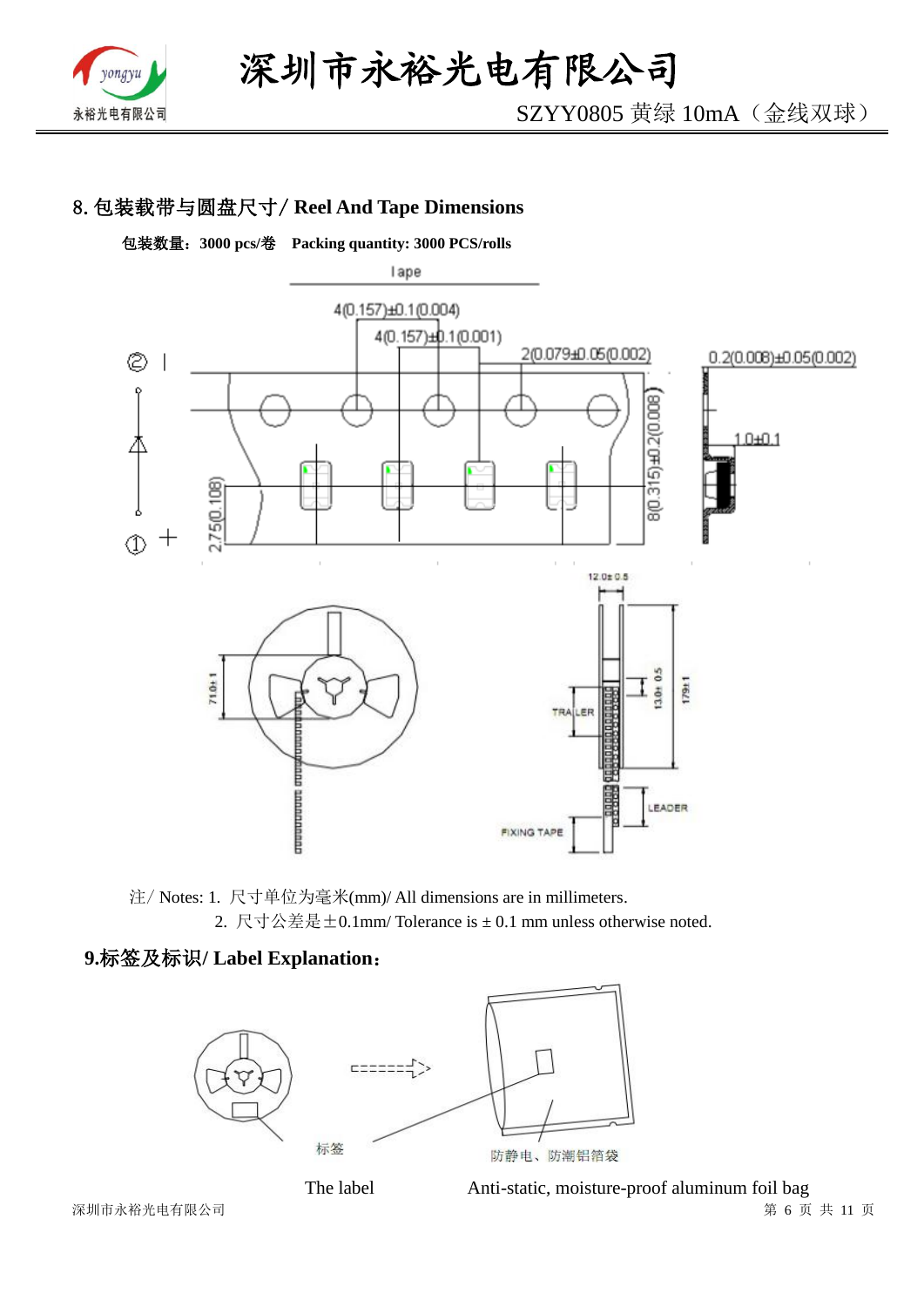

SZYY0805 黄绿 10mA(金线双球)

# 10.信赖性测试项目及条件/Reliability Test Items And Conditions

| 测试项目<br><b>Test Item</b>                    | Ref. Standard<br>参考标准 | Test Condition<br>测试条件              | Time<br>时间    | Quantity<br>数量 | Accepted/Rejected<br>接收/拒收 |
|---------------------------------------------|-----------------------|-------------------------------------|---------------|----------------|----------------------------|
| Reflow<br>回流焊                               | JESD22-B106           | Temp:255℃max<br>$T=10$ sec          | 2times        | 22             | 0/1                        |
| Thermal Shock<br>冷热冲击                       | JESD22-A106           | $-40^{\circ}$ C 15min<br>100℃ 15min | 300<br>cycles | 22             | 0/1                        |
| High Temperature Storage<br>高温保存            | JESD22-A103           | Temp: $100^{\circ}$ C               | 1000Hrs.      | 22             | 0/1                        |
| Low Temperature Storage<br>低温保存             | JESD22-A119           | Temp: $-40^{\circ}$ C               | 1000Hrs.      | 22             | 0/1                        |
| Life Test<br>常温通电                           | JESD22-A108           | Ta= $25^{\circ}$ C<br>$IF = 5mA$    | $1000$ Hrs.   | 22             | 0/1                        |
| High Temperature /<br>High Humidity<br>高温高湿 | Qiangsq831            | 85℃/85%RH                           | $1000$ Hrs.   | 22             | 0/1                        |

# 失效判定标准 Criteria For Judging Damage

| <b>Test Items</b><br>项目        | <b>Symbol</b><br>符号 | <b>Test Condition</b><br>测试条件 | <b>Judging For Damage</b><br>判定标准 |                   |  |
|--------------------------------|---------------------|-------------------------------|-----------------------------------|-------------------|--|
|                                |                     |                               | Min. 最小                           | Max. 最大           |  |
| <b>Forward Voltage</b><br>正向电压 | VF                  | $IF = 20mA$                   |                                   | $U.S.L*$ ) $x1.1$ |  |
| <b>Reverse Current</b><br>漏电流  | $_{\rm IR}$         | $VR = 5V$                     |                                   | $U.S.L*$ )x2.0    |  |
| 光强<br>Luminous Intensity       | Mcd                 | $IF = 20mA$                   | $L.S.L*$ ) $x0.7$                 |                   |  |

U.S.L: Upper standard level 规格上限 L.S.L: Lower standard level 规格下限

> 备注 / Note 信赖性测试基于永裕现有的测试平台 The Reliability tests are based on YONGYU existing test platform

深圳市永裕光电有限公司 第 7 页 共 11 页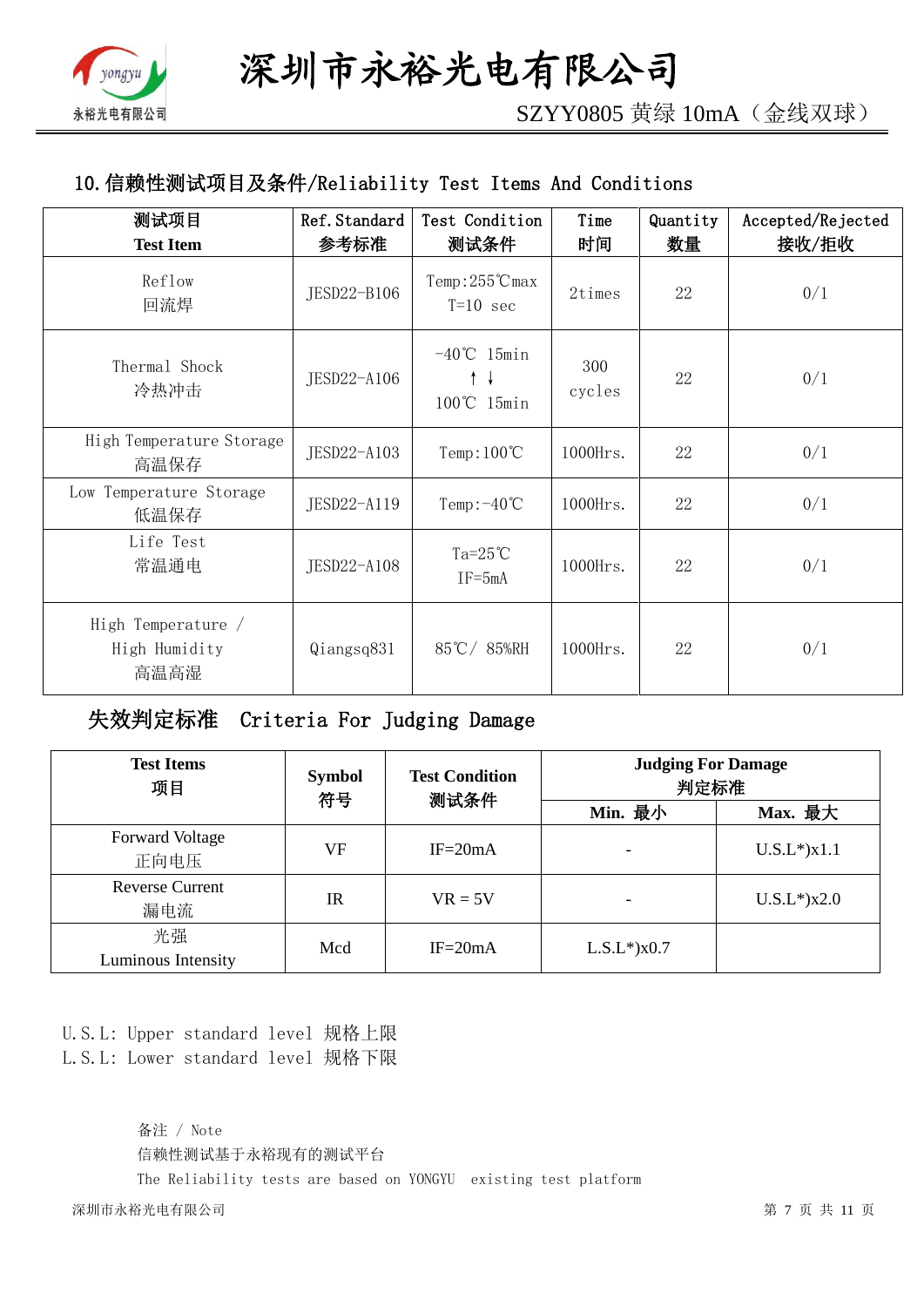

#### 11.注意事项/ **Cautions**:

#### **11.1.** 焊接**/welding**

11.1.1 SMD LED 灌封胶较软,外力易损坏发光面及塑料壳,焊接时要轻拿轻放。

SMD LED is soft and easy to damage the luminous surface and plastic shell by external force. It should be handled lightly when welding

11.1.2 建议使用易洗型的助焊剂,依照回流曲线条件回流焊接,回流次数最多两次,确保 LED 发光面干净, 异物会影响发光颜色。

It is recommended to use soldering flux with tin wash type, reflow soldering according to the condition of reflux curve, reflow twice at most, ensure the LED luminous surface is clean, foreign matter will affect the luminous color。

11.1.3 只建议在修理和重工的情况下使用手工焊接;最高焊接温度不应超过 300 度,且须在 3 秒内完成(手 工焊接只可焊接一次)烙铁最大功率应不超过 25W。

Manual welding is only recommended for repair and heavy industry;The maximum welding temperature should not exceed 300 degrees, and must be completed within 3 seconds (manual welding can only be welded once) soldering iron maximum power should not exceed 25W.

11.1.4 焊接过程中,严禁在高温情况下碰触胶体; 焊接后,禁止对胶体施加外力,禁止弯折 PCB,避免元 件受到撞击。

During the soldering process, do not touch the lens at high temperature, After soldering, any mechanical force on the lens or any excessive vibration shall not be accepted to apply, also the circuit board shall not be bent as well.

11.1.5 请不要将不同 BIN 级的 LED 使用于同一个产品上,否则可能会导致产品的严重色差。

Please do not use different BIN LED on the same product, otherwise it may cause serious color difference.

#### **11.2.** 清洗**/cleaning**

11.2.1 不能用超声波清洗,建议使用异丙醇(isopropyl alcohol)、纯酒精擦拭或浸渍(浸渍不超过 1 分钟) 在室温下放置 15 分钟再使用;清洗后,确保 LED 发光面干净,异物会影响发光颜色。

/No ultrasonic cleaning. It is recommended to use isopropyl alcohol, pure alcohol to wipe or soak, not more than 1 minute, and leave at room temperature for 15 minutes before use. After cleaning, make sure the LED luminous surface is clean and the foreign matter will affect the luminous color。

11.2.2 应避免接触或污染天那水,三氯乙烯、丙酮、硫化物、氮化物、酸、碱、盐类,这些物质会损伤 LED. Avoid touching or contaminating the water, trichloroethylene, acetone, sulfide, nitride, acid, alkali, and salts that can damage leds.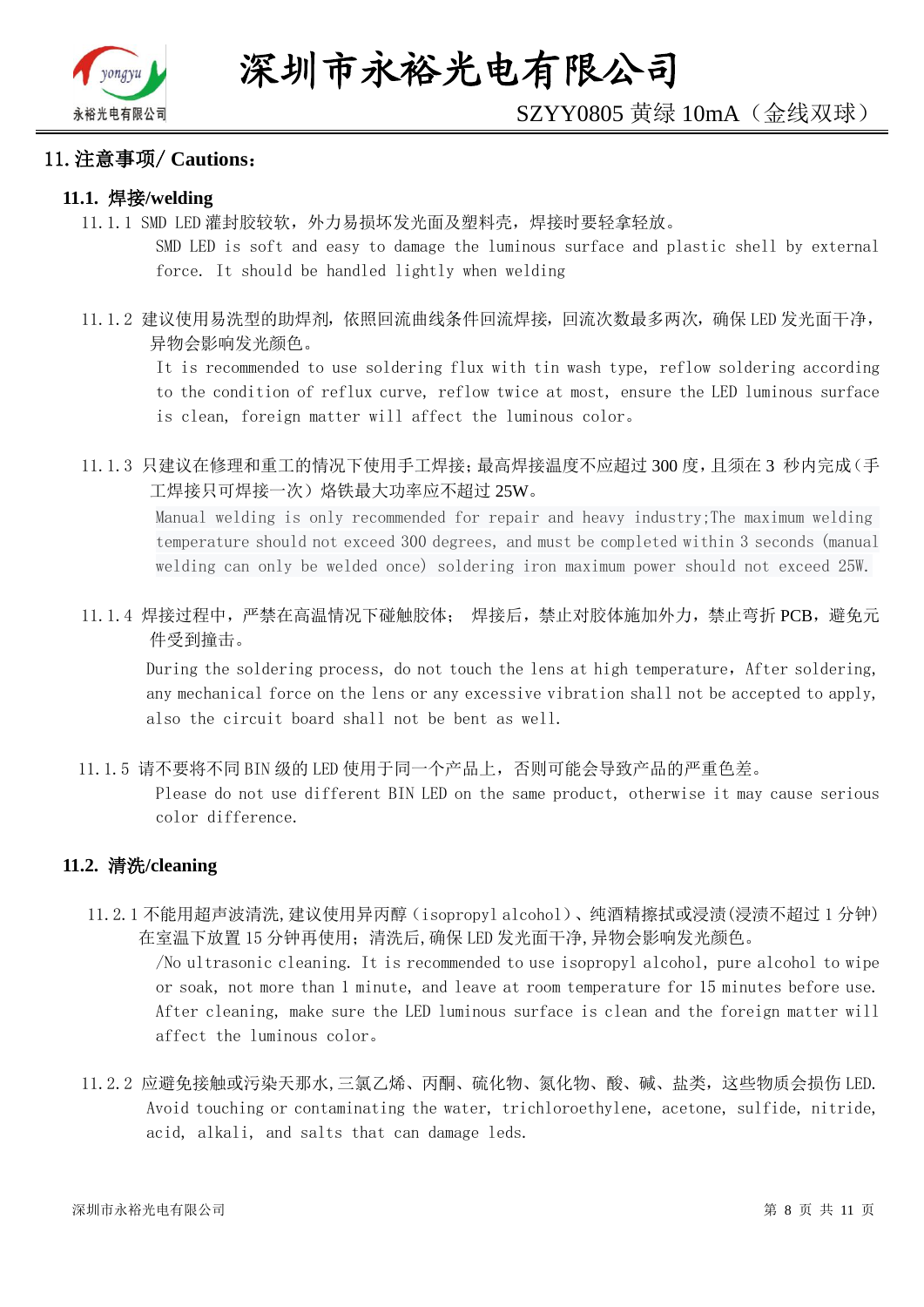

深圳市永裕光电有限公司

# SZYY0805 黄绿 10mA(金线双球)

#### **11.3.** 灌封/**enbedment**

11.3.1 挥发性物质会渗透到 LED 内部, 在通电产生光子及热的条件下, 会导致 LED 变色, 进而造成严重 光衰,严禁使用任何对 LED 器件的性能或者可靠性有害的物质或材料,针对特定的用途和使用环 境,建议对所有的物质和材料进行相容性的测试。在贴装 LED 时候,不要使用能产生有机挥发性气 体的粘结剂。

Volatile substances to leach into the LED inside, photons in electricity and heat conditions, will lead to the LED color, thus causing serious droop, it is forbidden to use any of the LED device performance or reliability of harmful substances or materials, for a specific purpose and use of the environment, advice on all the material and the material compatibility test.When attaching LED, do not use adhesive that can produce volatile organic gas.

11.3.2 使用正常灌封胶时,建议先以少量试验,常温点亮 168 小时,确定没有问题再作业。 It is recommended to light up for 168 hours at room temperature for a small amount of test before using normal filling and sealing glue。

#### **11.4.** 保存/**save**

- 11.4.1 打开包装前,LED 应存储在温度 30℃或以下,相对湿度在 RH60%以下,一年内使用。 Before opening the package, LED should be stored in a temperature 30 ℃ or below, under RH60 % relative humidity, used in a year。
- 11.4.2 LED 是湿度敏感元件,为避免元件吸湿,打开包装后,LED 应在温度 30℃或以下,相对湿度在 60%以 内,使用时间 7 天。LED 吸潮后,回流焊时可能裂胶,影响发光颜色.对于未使用的散件,请去潮处理 (卷装品:烘烤 60℃±5℃/24H;散装品:烘烤 105℃±5℃/1H),然后再用铝箔袋密封后保存或者 储存在氮气防潮柜内。

LED is humidity sensitive element, element to avoid moisture absorption, after open the packing, the LED should be in temperature 30 ℃ or below, within 60% relative humidity, using time 7 days. After moisture absorption, LED may crack when reflow soldering, influence the luminous color. For bulk is not used, please deal with the tide (for package product: bake 60  $\degree$ C +  $/$  - 5 ℃ / 24 h. For bulk goods: baking 105 ℃ + 5 ℃, 1 hours), and then save after sealed with aluminum foil bag or stored in nitrogen moistureproof enclosure

#### 11.4.3 保存环境中避免有酸、碱以及腐蚀气体存在,同时避免强烈震动及强磁场作用。

Avoid the presence of acid, alkali and corrosive gas in the preservation environment, and avoid strong vibration and strong magnetic field。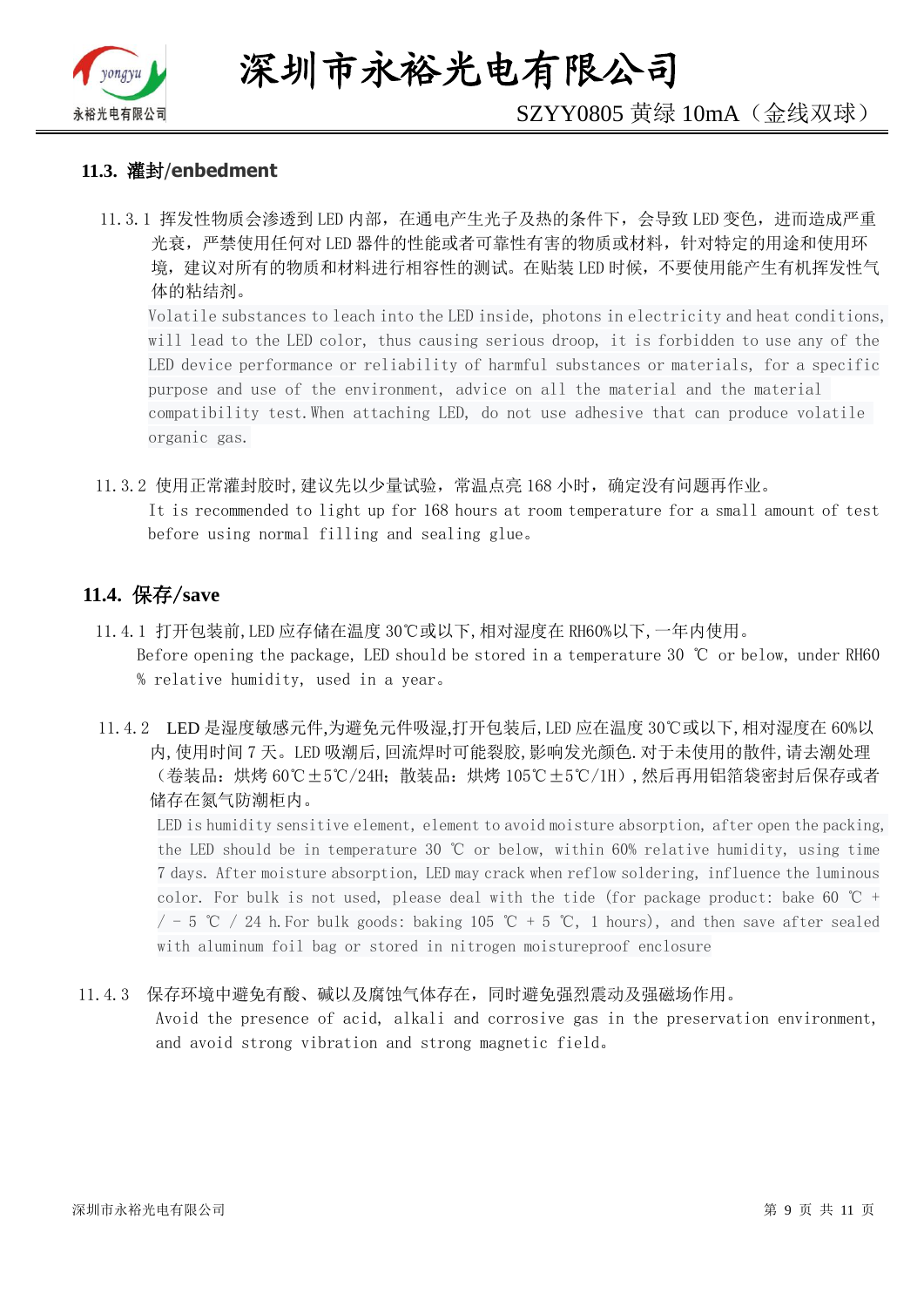

# SZYY0805 黄绿 10mA(金线双球)

#### **11.5.**静电**/electrostatic**

- 11.5.1 静电或峰值浪涌电压会损坏 LED,避免在开灯、关灯时产生瞬时电压。 Static electricity or peak surge voltage will damage the LED, avoiding instantaneous voltage when the lamp is turned on or off。
- 11.5.2 建议使用 LED 时佩戴防静电手腕带,防静电手套,穿防静电鞋,使用的设备、仪器正确接地。LED 损坏 后,表现出漏电流明显增加,低电流正向电压变低,低电流点不亮等现象。

 It is recommended to wear anti-static wrist bands, anti-static gloves and anti-static shoes when using LED. The equipment and instruments used are properly grounded. After the LED was damaged, the leakage current increased obviously, the forward voltage of low current became lower, and the low current point did not light, etc。

### **11.6** 测试**/test**

11.6.1 LED 要在额定电流下驱动,同时电路中需要加限流电阻保护;否则,轻微的电压变化就会引起较大的电 流变化,从而破坏 LED。

 LED shall be driven at rated current, and shall be protected by current-limiting resistance in the circuit. Otherwise, slight voltage changes will cause large current changes, which will damage the LED.

11.6.2 在电路导通或关闭情况下,要避免瞬间浪涌电压的产生,否则 LED 将被烧坏。

 When the circuit is on or off, avoid sudden surge voltage. Otherwise, the LED will be burnt out

请参照下图示检测 LED:/Please check the LED as shown



11.6.3 顺向电压 VF 过高或反向电压 VR 过高, 均会损坏 LED.

If the forward voltage VF is too high or the reverse voltage VR is too high, the LED will be damaged.

#### 11.6.4 点亮或测试 LED 时,加在 LED 两端的反向电压不得高于 5V,否则容易击伤 LED. When lighting or testing the LED, the reverse voltage added on both ends of the LED shall not be higher than 5V, otherwise it is easy to damage the LED.